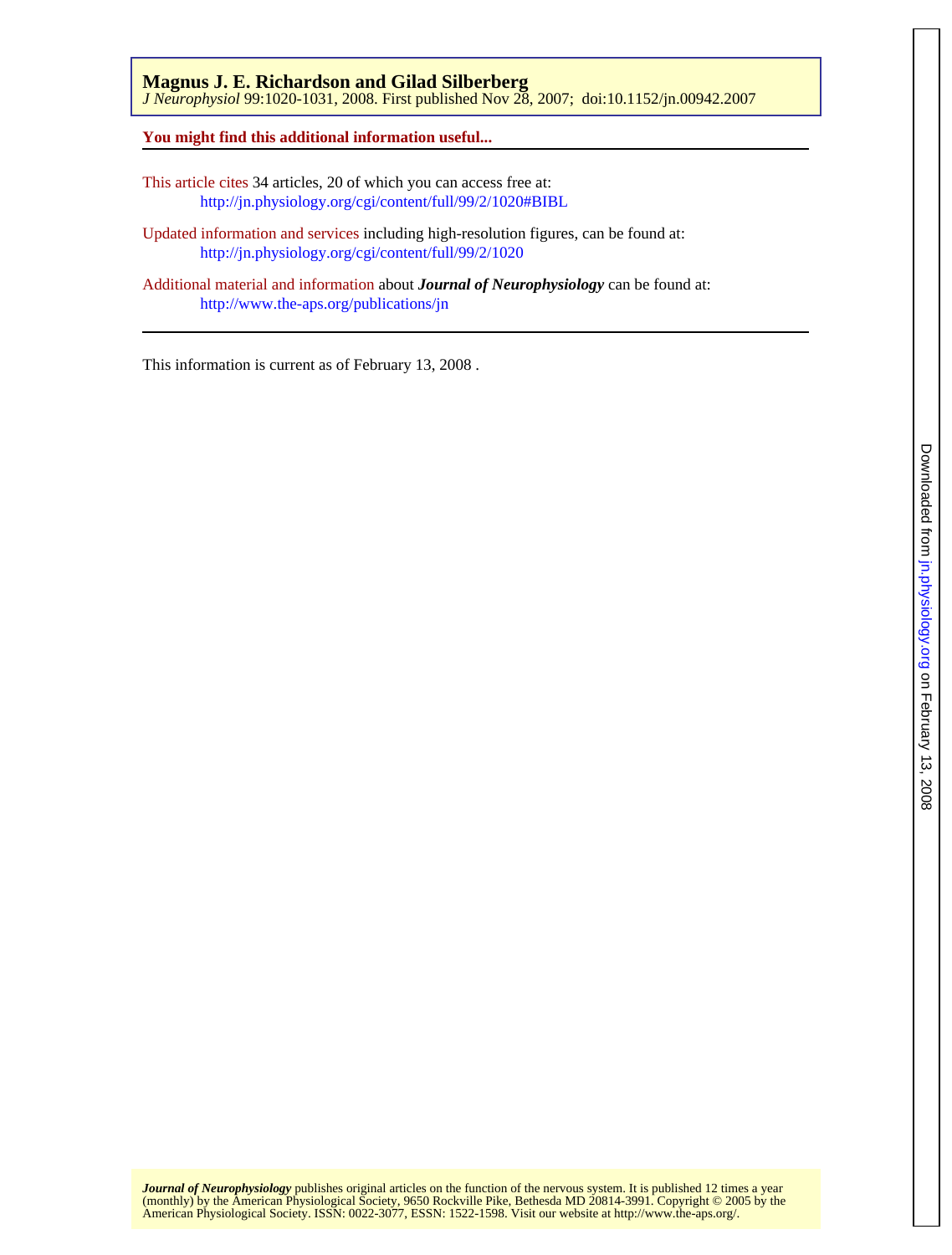# Measurement and Analysis of Postsynaptic Potentials Using a Novel Voltage-Deconvolution Method

# **Magnus J. E. Richardson<sup>1</sup> and Gilad Silberberg<sup>2</sup>**

<sup>1</sup> Warwick Systems Biology Centre, University of Warwick, Coventry, United Kingdom; and <sup>2</sup>Department of Neuroscience, Nobel Institute *for Neurophysiology, Karolinska Institute, Stockholm, Sweden*

Submitted 21 August 2007; accepted in final form 24 November 2007

**Richardson MJ, Silberberg G.** Measurement and analysis of postsynaptic potentials using a novel voltage-deconvolution method. *J Neurophysiol* 99: 1020 –1031, 2008. First published November 28, 2007; doi:10.1152/jn.00942.2007. Accurate measurement of postsynaptic potential amplitudes is a central requirement for the quantification of synaptic strength, dynamics of short-term and long-term plasticity, and vesicle-release statistics. However, the intracellular voltage is a filtered version of the underlying synaptic signal and so a method of accounting for the distortion caused by overlapping postsynaptic potentials must be used. Here a voltage-deconvolution technique is demonstrated that defilters the entire voltage trace to reveal an underlying signal of well-separated synaptic events. These isolated events can be cropped out and reconvolved to yield a set of isolated postsynaptic potentials from which voltage amplitudes may be measured directly— greatly simplifying this common task. The method also has the significant advantage of providing a higher temporal resolution of the dynamics of the underlying synaptic signal. The versatility of the method is demonstrated by a variety of experimental examples, including excitatory and inhibitory connections to neurons with passive membranes and those with activated voltagegated currents. The deconvolved current-clamp voltage has many features in common with voltage-clamp current measurements. These similarities are analyzed using cable theory and a multicompartment cell reconstruction, as well as direct comparison to voltage-clamp experiments.

## INTRODUCTION

The extraction of synaptic amplitudes and waveforms from intracellular voltage traces is a basic component of electrophysiological analysis. However, the measurement of postsynaptic potential (PSP) amplitudes is complicated by the intrinsic filtering properties of the membrane: PSPs that are separated by timescales of the order of the membrane time constant overlap, leading to a distortion of the ongoing synaptic events. This is a common scenario for the types of presynaptic firing patterns used to probe the timescales of synaptic dynamics (Abbott et al. 1997; Thomson and Deuchars 1994; Tsodyks and Markram 1997). Many different methods have been used to account for preceding pulses, such as the fitting of an exponential decay and subtraction of the preceding pulses or the fitting of templates of averaged PSP shapes. These methods do not reveal the dynamics of the underlying signal and can become prohibitively laborious for voltage traces with large numbers of overlapping PSPs.

Here it will be demonstrated that an elementary deconvolution method can be used to significantly reduce the filtering of the synaptic drive in intracellular voltage traces measured away from the synapse and can be conveniently applied to the entire voltage trace in one step. The aim of the method is not to obtain the full dendritic filter, but rather to provide a simple procedure for the analysis and quantification of closely spaced PSPs. The method is applicable to cases of high variability and to nonpassive membrane dynamics such as the sag-rebound characteristic of the presence of the  $I<sub>h</sub>$  voltage-activated current. The approach also reveals the synaptic signal at considerably higher temporal detail, allowing for the resolution of apparently unitary PSPs into component release events.

Deconvolution methods have a long history in signal analysis and have been introduced into the neurosciences on a number of occasions: in the analysis of synaptic amplitude histograms (Jack et al. 1981; Wong and Redman 1980; for a review see Dityatev et al. 2003), in the analysis of postsynaptic currents measured in voltage-clamp mode (Dempster 1986; for a review see also Neher and Sakaba 2003) to the inference of the somatic current from the spike rate of neurons with adaptation (Ahmed et al. 1998), and in the analysis of fast changes in functional MRI data (Hinrichs et al. 2000).

The principal effect of deconvolution on a signal is to sharpen it in time, by reversing the smoothing effect of some biophysical filtering process. In the context of intracellular voltage traces, it is the combined capacitive and conductive effects of the cell membrane that filter the synaptic drive (Rall 1967).

Here we demonstrate the considerable advantage of using this simple technique to measure the amplitudes and dynamics of synaptic events. The method, illustrated using both basic neuron models and multicompartment reconstructions, will be applied to a broad variety of experimentally measured connections. Although a biological interpretation of voltage deconvolution can be found, the deconvolution approach is a basic application of linear filter theory and as such does not strictly require a biological interpretation for its successful application (resolving closely spaced events). However, it will be seen that the underlying deconvolved signal shares many features of voltage-clamp current measurements, such as synaptic events with  $\alpha$ -amino-3-hydroxy-5-methyl-4-isoxazolepropionic acid (AMPA) and  $\gamma$ -aminobutyric acid type A (GABA<sub>A</sub>) kinetics clearly visible. The similarities and differences between the deconvolved voltage and voltage-clamp current will be examined in the DISCUSSION.

Address for reprint requests and other correspondence: M.J.E. Richardson, Warwick Systems Biology Centre, University of Warwick, Coventry CV4 7AL, United Kingdom (E-mail: magnus.richardson@warwick.ac.uk).

The costs of publication of this article were defrayed in part by the payment of page charges. The article must therefore be hereby marked "*advertisement*" in accordance with 18 U.S.C. Section 1734 solely to indicate this fact.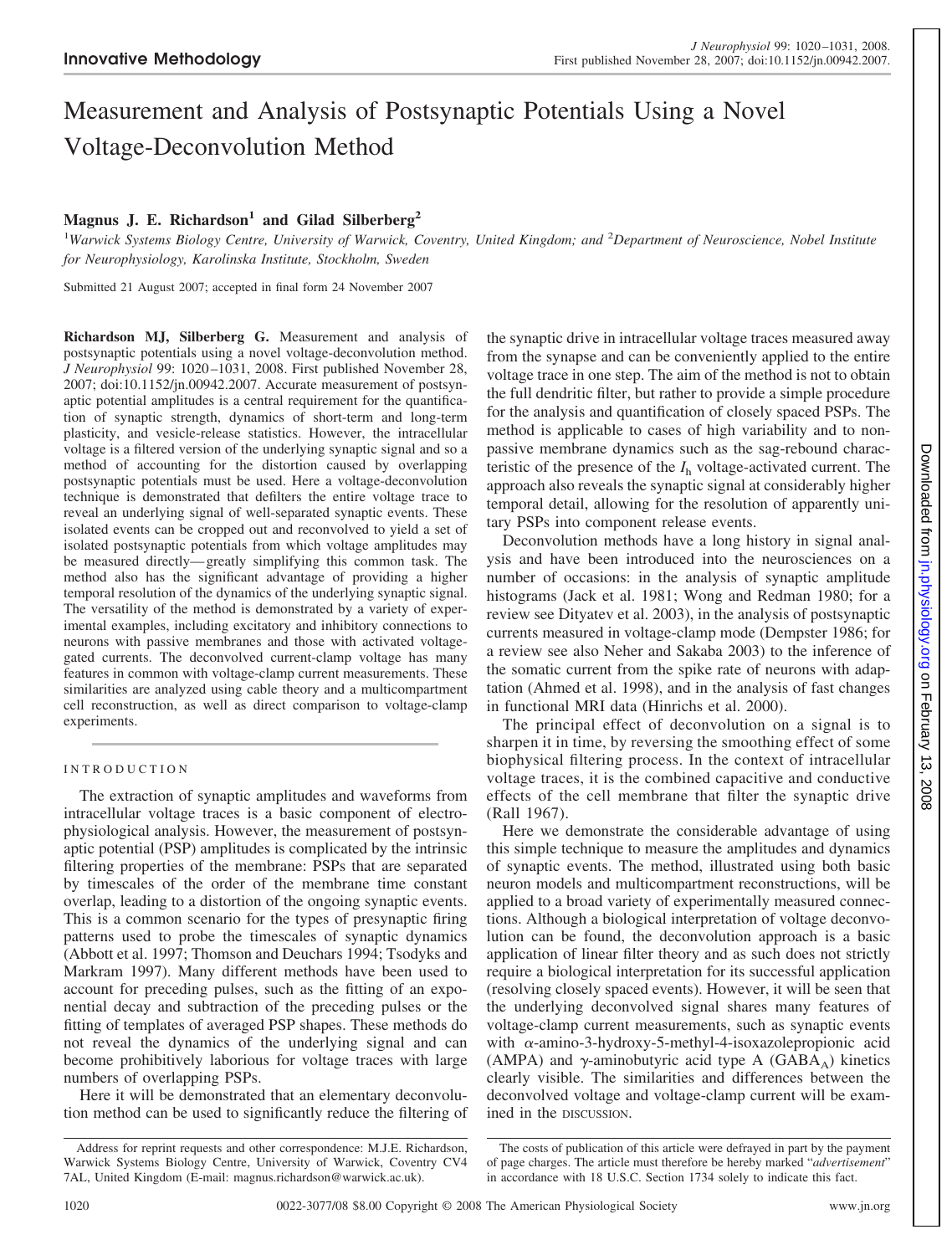

FIG. 1. Modeling the voltage deconvolution of a pair of excitatory postsynaptic potentials (EPSPs). Two EPSPs (3-ms rise time and 40-ms decay time; see METHODS) of identical strength arrive with onsets separated by a time  $\Delta$ . *A*: example voltage traces for  $\Delta = 5$ , 15, and 30 ms. For  $\Delta = 5$  ms the 2 EPSPs cannot be resolved because there is no intervening minimum. For  $\Delta = 15$  and 30 ms the second pulses are diminished by the decay of the initial pulse. *B*: voltage deconvolution using a time constant  $\tau = 40$  ms showing clear separation of all 3 pulse pairs. *C*: the ratio of the second EPSP amplitude to its true value, as measured from the voltage (black) and deconvolution (red) over a range of separations  $\Delta$ . Resolution of the 2 pulses becomes possible for the voltage trace at  $\Delta \approx 10$  ms, whereas for the deconvolved trace they are resolvable already at  $\Delta \approx 2$  ms. For the purposes of illustration a naïve amplitude measurement method (minimum to maximum) has been used for this figure only.

#### METHODS

#### *Experiments*

Synaptic connections were recorded between neurons in rat somatosensory cortical slices, by using simultaneous whole cell patch recordings. The presynaptic cell was induced to produce a train of spikes separated by 50 ms, and the postsynaptic voltage (in currentclamp mode) or postsynaptic current (in voltage-clamp mode) averaged over  $\geq 30$  repeated sweeps. The cell pairs presented here are composed of layer 5 pyramidal-to-pyramidal and Martinotti cell-topyramidal connections measured in current-clamp mode, and pyramidal-to-pyramidal and pyramidal-to-basket cell connections measured in both voltage-clamp and current-clamp modes. Further experimental details are provided in Silberberg et al. (2004).

#### *EPSP pair model*

For the model neuron receiving two closely spaced excitatory postsynaptic potentials (EPSPs; used for Fig. 1) each EPSP  $\mathscr{E}(t - t_0)$ , with onset at time  $t_0$ , was modeled as a sum of three exponentials of amplitude  $a_k$  and time constant  $\tau_k$ 

$$
\mathscr{E}(t - t_0) = \theta(t - t_0) \sum_{k=1}^{3} a_k \exp[-(t - t_0)/\tau_k]
$$
 (1)

where  $\theta(t - t_0)$  is the Heaviside, or step, function taking the value 0 for  $t < t_0$  and 1, otherwise. The constants are  $a = \{0.636, -2.01,$ 1.34} mV and  $\tau = \{1, 3, 40\}$  ms. The postsynaptic voltage trace is given by  $V(t) = \mathcal{E}(t) + \mathcal{E}(t - \Delta)$ , where  $\Delta$  is the interval between the EPSP onsets in milliseconds.

# *Least-squares template-fit method*

This method of extracting PSP amplitudes (Richardson et al. 2005a) provides a comparison (in Fig. 3*D*) for the deconvolution method. The voltage response  $V(t)$  is matched, using a least-squares method, to a linear model with  $n_p$  PSP templates  $\mathscr{E}_{\text{fit}}(t)$ 

$$
V_{\text{fit}}(t) = \sum_{k=1}^{n_p} b_k \mathcal{E}_{\text{fit}}(t - t_k)
$$
 (2)

For this method, each of the PSP templates is identical in form and built out of the difference of two exponentials

$$
\mathcal{E}_{\text{fit}}(t) = \frac{\exp(-t/\tau_d) - \exp(-t/\tau_r)}{(\tau_r/\tau_d)^{\tau_r/(\tau_d-\tau_r)} - (\tau_r/\tau_d)^{\tau_d/(\tau_d-\tau_r)}}
$$
(3)

with the rise time constant  $\tau_r$ , decay time constant  $\tau_d$ , and amplitudes  $b_1$ ,  $b_2$ ,  $b_3$ , and so forth providing the free parameters of the fit. These parameters are varied until the difference between the fit voltage  $V_{\text{fit}}$ and the true voltage is minimized, in the least-squares sense.

#### *Pyramidal cell model*

The reconstructed layer 5 pyramidal cell shown in Fig. 6 (rat somatosensory cortex, PN day 15; see also Silberberg and Markram 2007) composed of 102 dendritic compartments and a soma. Its passive electrophysiological properties (capacitance  $C_m = 1 \mu F \cdot cm^{-2}$ , conductance  $g_m = 1/40,000 \text{ S} \cdot cm^{-2}$ , giving  $\tau_m =$ 40 ms, resting voltage  $E_m = -65$  mV, and axial resistance  $R_a = 155$  $\Omega$ ·cm) were simulated using the software package NEURON (http:// neuron.duke.edu; M. Hines, Yale University, New Haven, CT) with each compartment consisting of 50 segments. Six excitatory alpha synapses (reversal  $E_s = 0$  mV,  $\tau_s = 1$  ms,  $g_s = 0.0002 \mu S$ ) were placed on the dendritic structure at different distances from the soma. They were activated independently and both the somatic voltage in current-clamp mode and the current in voltage-clamp mode were measured in separate simulations. The somatic voltage clamp was implemented using the SEC1amp command with a target voltage of  $-65$  mV and an access resistance  $r_s = 0.1$  M $\Omega$ .

#### *Deconvolution and reconvolution*

The temporal derivatives used in the passive-membrane deconvolution  $\tau \dot{x} + x = f$  are defined at time step  $k = t/dt$  for time *t*, where d*t* is the time unit for each step, as  $\tau(x_{k+1} - x_k)/dt + x_k = f_k$  to be consistent with the reconvolution  $x$  of a signal  $f(t)$ , which can be found through integration using the forward scheme  $x_{k+1} = x_k + dt(f_k$  $x_k$ )/ $\tau$ .

#### RESULTS

The effect of voltage deconvolution will first be illustrated by a simple model neuron receiving two closely spaced EPSPs. This model provides a basic motivation for the deconvolution method at a level of detail sufficient for its practical application (a more detailed cable-theory justification can be found in the APPENDIX). The method will then be demonstrated on a number of experimental examples that cover excitatory and inhibitory connections, as well as passive and nonpassive membrane responses.

#### *Model: effect of deconvolution*

An electrotonically compact model neuron is considered, with membrane properties characterized by a time constant  $\tau$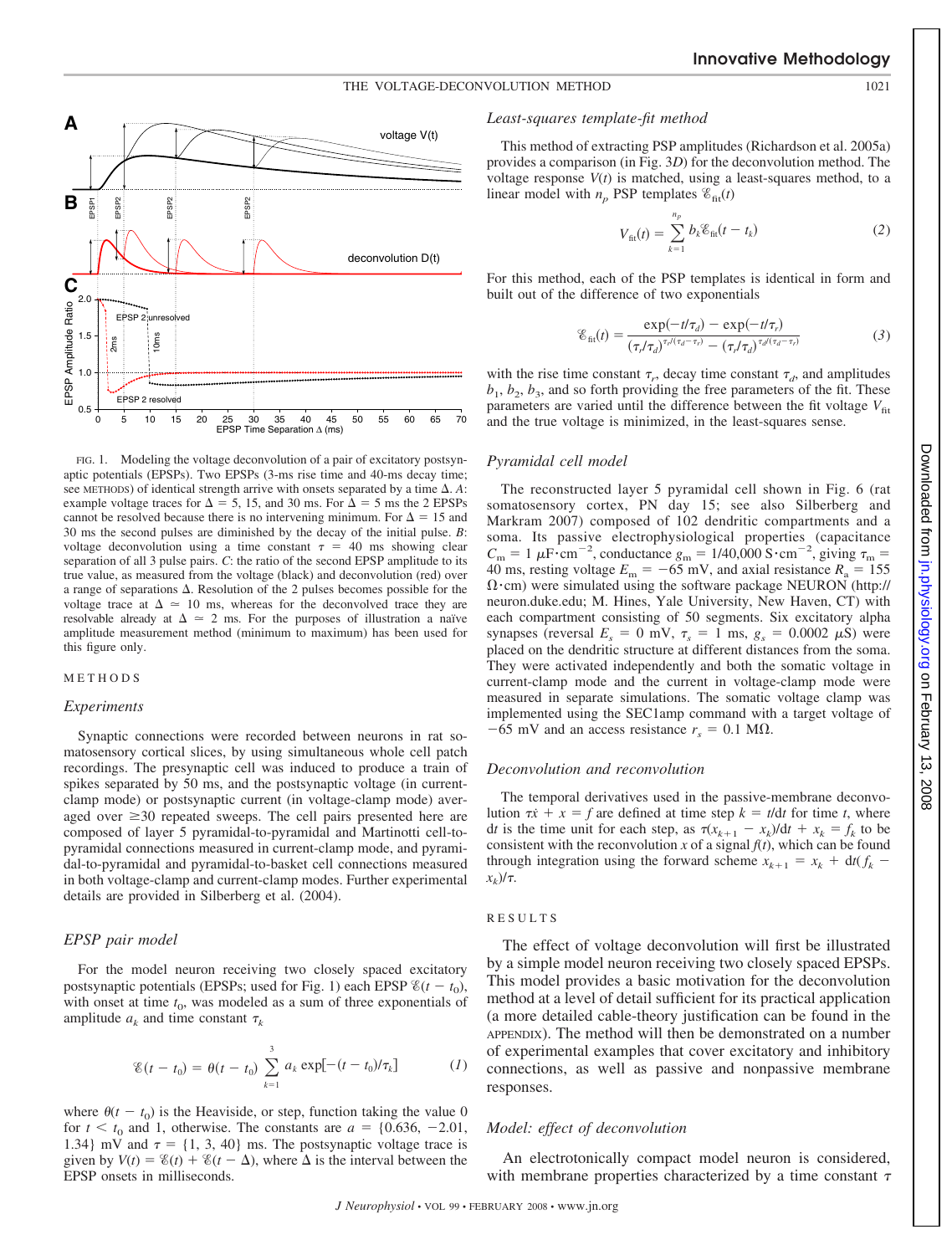and resting potential  $E_{\text{m}}$ . The neuron receives a synaptic drive  $I_{syn}$  and so the voltage  $V(t)$  at time *t* obeys the equation

$$
\tau \frac{dV}{dt} = E_m - V + R I_{syn} \tag{4}
$$

where  $R$  is the input resistance. The voltage solution to this equation would take the form of the synaptic current exponentially filtered over a timescale  $\tau$ . In the context of experimental voltage recordings this filtering hinders experimental access to the fine temporal detail of synaptic events. However, a simple rearrangement of *Eq. 4* yields

$$
E_{\rm m} + R I_{\rm syn} = \tau \frac{\mathrm{d}V}{\mathrm{d}t} + V \tag{5}
$$

The left-hand side of this equation contains the unfiltered synaptic current and is identical to the defiltering of the voltage or, equivalently, the voltage deconvolution

$$
D(t) = E_{\rm m} + R I_{\rm syn} \tag{6}
$$

This deconvolution can easily be extracted from intracellular voltage traces by using the right-hand side of *Eq. 5*. All that is required is knowledge of the filter constant; the measured voltage is simply differentiated, multiplied by  $\tau$ , and then added back to itself.

To interpret this process correctly, it is important to note that this defiltering is the removal of the principal filter (longest time constant) present in the recorded intracellular trace. It is not a measure of the full dendritic filter between the point of recording to the synapse itself. However, as will be seen, so long as this defiltering increases temporal resolution and can be reversed, it has a great deal of utility in the measurement of closely spaced PSPs. Further comment on the full dendritic filtering can be found in the DISCUSSION and APPENDIX.

This process is modeled in Fig. 1 using a protocol in which two EPSPs of identical synaptic strength are separated by a time  $\Delta$ . The aim is to see when, in the voltage EPSPs or deconvolution pulses, the second event is discernible, and to measure its relative amplitude. In this modeled connection the EPSP rise time is 3 ms and the decay (or filter) constant is 40 ms. Superimposed voltage traces for this protocol are plotted in Fig. 1A for three pulse spacings:  $\Delta = 5$ , 15, and 30 ms. For the 5-ms spacing the two EPSPs are not resolvable as separate events, but appear as a single EPSP with twice the amplitude. For longer delays the second EPSP is resolved, but its amplitude (plotted as a function of  $\Delta$  in Fig. 1*C*) is underestimated because it rides on the decay of the preceding EPSP. It can also be seen in this panel that the threshold for resolving the EPSPs into two separate events is at  $\Delta = 10$  ms. Figure 1*B* shows the deconvolutions, using *Eq. 5*, corresponding to these three voltage traces. The deconvolution pulses are sharper because they decay with the EPSP rise time of 3 ms, and so the deconvolved EPSPs with  $\Delta = 5$  are already resolved into two separate pulses, the threshold for this resolution being  $\Delta \simeq 2$ ms. Thus closely spaced PSPs measured from the voltage trace can be accurately resolved only for spacings at a scale greater than the *decay time* of the EPSP—the membrane filter constant. However, the amplitudes measured from the deconvolved voltage are accurate at a much finer length scale—at a scale set by the *rise time* of the EPSP. Therefore the finer



FIG. 2. Experimental measurement of the filter constant. *A*: an EPSP with exponential fit to the tail  $(20-100 \text{ ms after onset})$  yielding  $\tau = 40.7 \text{ ms}$ . *B*: 2 deconvolutions (see *Eq. 7*) showing the effects of a trial filter constant that is  $4 \times$  too small (10 ms) and above the baseline, or  $4 \times$  too large (160 ms) and below the baseline. The *inset* is a measure of the deconvolution flatness (*Eq. 8*) over a region 20–100 ms after onset, when the trial time constant  $\tau$ , is varied. The minimum (nonzero due to the noise) occurs when  $\tau_t = 39.7$  ms. *C*, *top superimposed traces:* the almost-identical deconvolutions for  $\tau$  = 40.7 and 39.7 ms. *Bottom trace*: the 20-ms-long cropped deconvolution with the noisy background replaced by the mean baseline. *D*: close agreement between the reconvolution of the cropped trace and the original voltage trace.

temporal resolution of the deconvolved traces allows for the composite structure of apparently unitary EPSPs to be easily distinguished (an experimental example of this is given later in Fig. 4).

#### *Experiment: a single EPSP*

To perform the voltage deconvolution it is necessary to know the filter constant  $\tau$ , which appears in *Eq.* 5. A direct approach would be to fit an exponential to the tail of an EPSP. Using the postonset period 20 to 100 ms (marked with dashed lines across Fig. 2*A*) this yields a decay time constant of  $\tau = 40.7$  ms. However, for closely spaced EPSPs, this method is not always practicable. A second, *variational* method for finding  $\tau$  will now be described.

MEASURING THE FILTER CONSTANT. A robust variational method, which can be easily extended to nonpassive voltage dynamics, may be derived from the fact that when a deconvolution is performed with the correct membrane filter constant the resultant trace  $D(t)$  is flat away from the synaptic pulses (see Fig. 1). This is because in these intervening periods the neuron receives no synaptic input. In Fig. 2*B* two examples are given of a trial deconvolution  $D_t(t)$  for which the chosen value of the filter constant  $\tau$ , is incorrect. It can be seen for this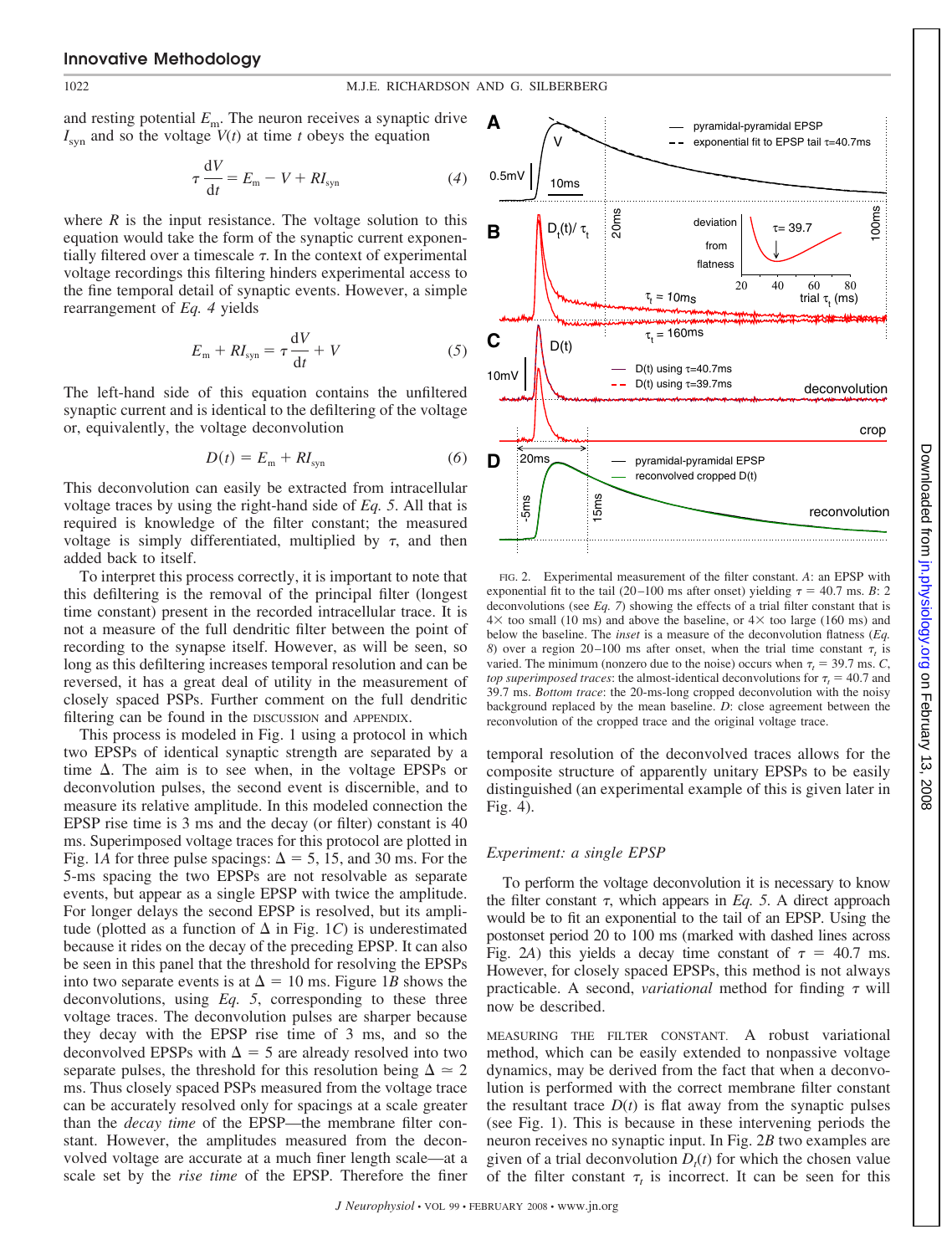excitatory connection that when  $\tau_t$  is too small the deconvolution is above the baseline and if  $\tau_t$  is too large the deconvolution is below the baseline. This is exactly what the simple model in *Eq. 4* predicts. If a deconvolution  $D_t(t)$  is calculated with a trial decay constant  $\tau_t$  it is straightforward to show that

$$
D_t = \tau_t \frac{dV}{dt} + V = \frac{\tau_t}{\tau} D + \frac{(\tau - \tau_t)}{\tau} V \tag{7}
$$

Thus a trial deconvolution with an incorrect time constant comprises a component of the true deconvolution *D*(*t*) multiplied by a factor  $\tau_t/\tau$  and an erroneous second component proportional to the voltage. This second component introduces a long tail into the trial deconvolution and the prefactor  $(\tau - \tau)$ determines whether the erroneous contribution is above or below the baseline. Clearly, when  $\tau_t = \tau$  the prefactor is zero, the voltage contribution vanishes, and the resultant quantity (*Eq. 7*) becomes equivalent to the true deconvolution *D* given by *Eq. 5*.

This feature may be used to find the correct  $\tau$  by examining the trial deconvolution for flatness over some region  $t_1$  and  $t_2$ after the onset as  $\tau_t$  is varied. This region should be chosen so that the EPSP has fully risen and only the decaying component remains. A measure of the flatness that yields robust results is the mean square of the trial deconvolution (*Eq. 7*) normalized by  $\tau_t$ 

$$
\frac{1}{(t_2 - t_1)} \int_{t_1}^{t_2} ds \left(\frac{dv}{dt} + \frac{v}{\tau_t}\right)^2 \tag{8}
$$

where  $v = V - E_{\text{m}}$  is the voltage relative to the baseline resting potential  $E_{\text{m}}$ . Normalization by  $\tau_t$  is necessary so that the effect of noise (the overwhelming majority of which comes from the differential term of *Eq.* 7) is treated equally as  $\tau_t$  is varied. In the *inset* of Fig. 2*B* the flatness measure in *Eq. 8*, with  $t_1 = 20$ ms and  $t_2$  = 100 ms after the EPSP onset, is plotted for different  $\tau_t$ . The value that gives the flattest trace is  $\tau_t = 39.7$ ms. As expected, this result is consistent with the direct exponential measurement, which yielded 40.7 ms. The voltage deconvolutions with these two time constants are shown to be practically identical in Fig. 2*C*.

It should be noted that in the preceding, the filter time constant  $\tau$  for the decay of the PSP was measured directly from the voltage trace itself. The filtering properties of cells, as encoded by the membrane time constant, can also be probed by injecting square-pulse currents into the soma. Simple pointneuron models, which neglect dendritic structure, suggest that the somatically measured membrane time constant and PSP decay constant are identical. However, this is not necessarily the case for neurons that have extended dendritic structures such as pyramidal cells; geometric effects (Agmon-Snir and Segev 1993) and nonuniform channel densities (London et al. 1999), particularly those located far from the soma, such as the h-current, make signal filtering from synapse to soma dependent on the synaptic location. Injecting square-pulse currents at the soma, however, probes only the membrane properties electronically local to the soma. For this reason the filter constant used for a specific synaptic connection is best measured from the voltage trace itself. This has the added advantage of making the deconvolution–reconvolution method selfcontained in the sense that only the voltage trace itself is required.

CROP AND RECONVOLUTION. The short deconvolved pulse seen in Fig. 2*C* decays quickly, with the rise constant of the original EPSP. It may be cropped out of the trace, in this case 5 ms before and 15 ms after the pulse onset, by replacing the noisy baseline outside this region with its average value, and then reconvolved using the integral solution for *V* of *Eq. 4*

$$
V_c(t) = \int_0^t \frac{ds}{\tau} e^{-(t-s)/\tau} D_c(s)
$$
 (9)

where  $D_c$  is the cropped deconvolution. The algorithm for calculating this integral from data is provided in METHODS. This *reconvolved* voltage is compared with the true voltage in Fig. 2*D* and seen to be in close agreement, demonstrating that almost all the information required to reconstruct the EPSP is contained in the decay constant and the underlying deconvolved pulse. This deconvolution–reconvolution exercise is unremarkable for a single EPSP, but as will now be shown, it can be used to isolate closely spaced EPSPs.

# *Experiment: separating trains of PSPs*

The deconvolution– crop–reconvolution method is now applied to a typical experimental paradigm used for measuring synaptic dynamics: an averaged voltage trace consisting of eight EPSPs separated by 50 ms (Fig. 3*A*). The same pair of cells from Fig. 2 was used so the filter constant is again 40 ms (Fig. 3*A*, *inset*). However, this quantity could equally well be found from a flatness criterion, where for this case regions around all of the pulses would need to be masked out.

The voltage response and its deconvolution are plotted in Fig. 3A. It can be seen that the deconvolution  $D(t)$  is resolved into a well-spaced train of pulses, where the flat regions between each pulse signify that the filter constant was correctly estimated and, furthermore, that the assumption of a linear summation of PSPs is a good one, despite the large amplitude of this connection. In Fig. 3*B* the deconvolved pulses are shown in detail. Their superposition (Fig. 3*B*, *inset*) demonstrates that they retain the same shape despite the vesicle rundown in this synapse, which exhibits synaptic depression (Abbott et al. 1997; Tsodyks and Markram 1997). The relative baseline-to-peak amplitudes are plotted in Fig. 3*D*. It can be further noted that, although some residual filtering from the dendrites will still be present, the decay constants (2 ms) of the deconvolution pulses in Fig. 3*B* are consistent with that of AMPA kinetics.

The amplitudes of the separated EPSPs can be obtained by cropping and reconvolving the deconvolved pulses. The intermediate cropped traces are plotted in Fig. 3*C*. These can be reconvolved to yield the eight *isolated* EPSPs plotted in Fig. 3*C* (*bottom set* of green curves) and from which the absolute EPSP amplitudes can be easily read off (plotted in Fig. 3*D*). As a "checksum," the isolated EPSPs can be summed together and compared with the original voltage waveform. This comparison is also plotted in Fig. 3*C* above the isolated EPSPs where it can be seen that the agreement is such that it is difficult to discern the two traces. This checksum is an important step that provides verification of the method. If the resummed PSPs are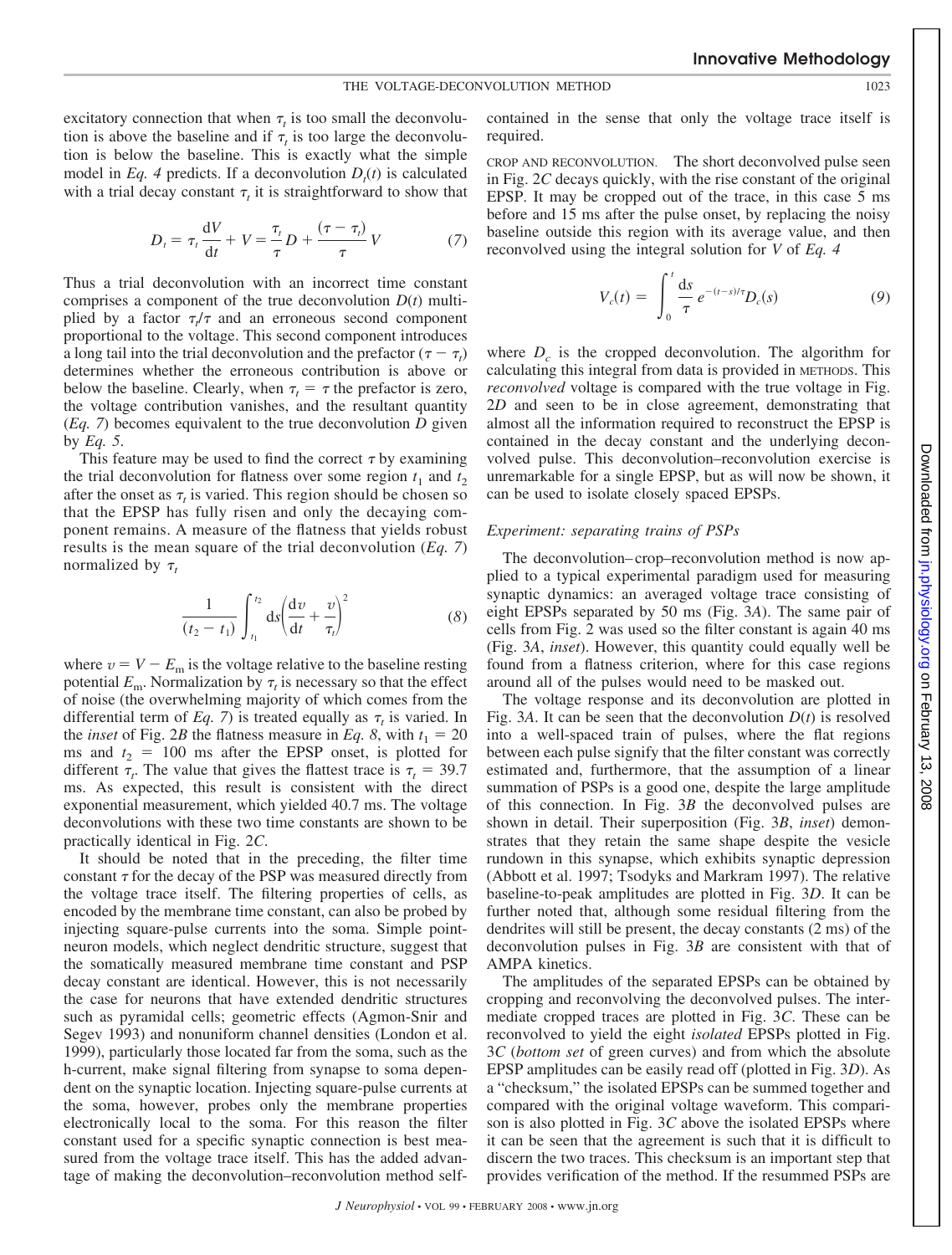significantly different from the original voltage trace, it signals that there are membrane filtering effects present that are not captured correctly by the passive filter model given in *Eq. 4*. This might be due to the activation of voltage-gated currents. For such cases a more complex model must be used; this will be subsequently introduced in *Nonpassive membranes*.

In Fig. 3D a least-squares fit method (see METHODS) is compared with the measurement of the amplitudes (relative to the initial EPSP) from the deconvolved pulses and the reconvolved EPSPs. It can be seen that the three methods give closely similar results. However, care should be taken for cases where the successive deconvolved pulses have different shapes (this was not the case here, as shown in Fig. 3*B*, *inset*). If this is the case, then the pulses should be reconvolved and it is the amplitude of the reconvolved PSPs that must be used.

## *Experiment: fluctuating voltage traces*

The deconvolution method can also be used to analyze traces with higher variability, such as a recording of spontaneous activity in vivo or a single sweep instead of the averaged EPSP trains that were used in Fig. 3. In Fig. 4 such a sweep is presented. Although the voltage is strongly fluctuating, the deconvolution procedure again produces a train of wellseparated pulses. Its higher resolution allows fine detail, such as the double event in the second pulse, to be clearly resolved. This resolution of two closely spaced EPSPs (with separation  $\Delta \approx 5$  ms) provides an experimental example of the separation effect of deconvolution that was modeled in Fig. 1—a feature that has obvious application to the resolution of synaptic timing events. This resolution of apparently unitary events is analogous to that used for vesicle release-rate analysis in voltageclamp current traces (Dempster 1986; Neher and Sakaba 2003), and so has the potential to facilitate greatly the measurement of vesicle-release statistics from voltage traces.

#### *Nonpassive membranes*

Many neurons show the effects of subthreshold voltagegated channels, such as the h-current sag/rebound, in their response to synaptic input or current injection. The passive filter model of *Eqs. 4* and *5* is not general enough to capture the response properties of neurons that show the effects of activated voltage-gated currents. However, the model can be extended easily by considering a multivariable linear model of the voltage dynamics (Brunel et al. 2003; Cox and Griffith 2001; Hodgkin and Huxley 1952; Koch 1984; Koch and Segev 1998; Mauro et al. 1970; Richardson et al. 2003; Rinzel and Ermentrout 1989; Surkis et al. 1998) to deconvolve the voltage correctly in the presence of voltage-gated currents.

MODELING NONPASSIVE MEMBRANES. Here the passive model is generalized to two variables, consisting of the voltage  $v$  (mea-



FIG. 3. The deconvolution method applied to a pyramidal-to-pyramidal connection exhibiting synaptic depression. *A*: the averaged postsynaptic voltage triggered by 8 presynaptic action potentials separated by 50 ms (black). The semilog plot *inset* shows the first 2 EPSPs together with an exponential decay of time constant 40 ms (dashed line). This decay constant is used to generate the deconvolution (red) using *Eq.* 5. *B*: an expanded view of the 8 deconvolved pulses with scaled amplitudes. Their superposition (*inset*) shows that the pulses are of similar shape, with a 2-ms decay constant consistent with  $\alpha$ -amino-3-hydroxy-5-methyl-4-isoxazolepropionic acid (AMPA) kinetics. *C*: in red are the 8 cropped deconvolutions (5 to 15 ms around each pulse). The separated EPSPs from the reconvolved cropped pulses are shown (*bottom plot*, green). Just above is the sum of these isolated EPSPs (also green), which is almost fully superimposed on the voltage trajectory (black). *D*: the relative amplitudes (as would be needed for the quantification of short-term synaptic plasticity) measured using 3 different methods; a direct least-squares fit to the trajectory (black circles), the amplitudes of the deconvolved pulses from *A* (red circles), and the amplitudes measured from the reconvolved pulses in *C* (green diamonds).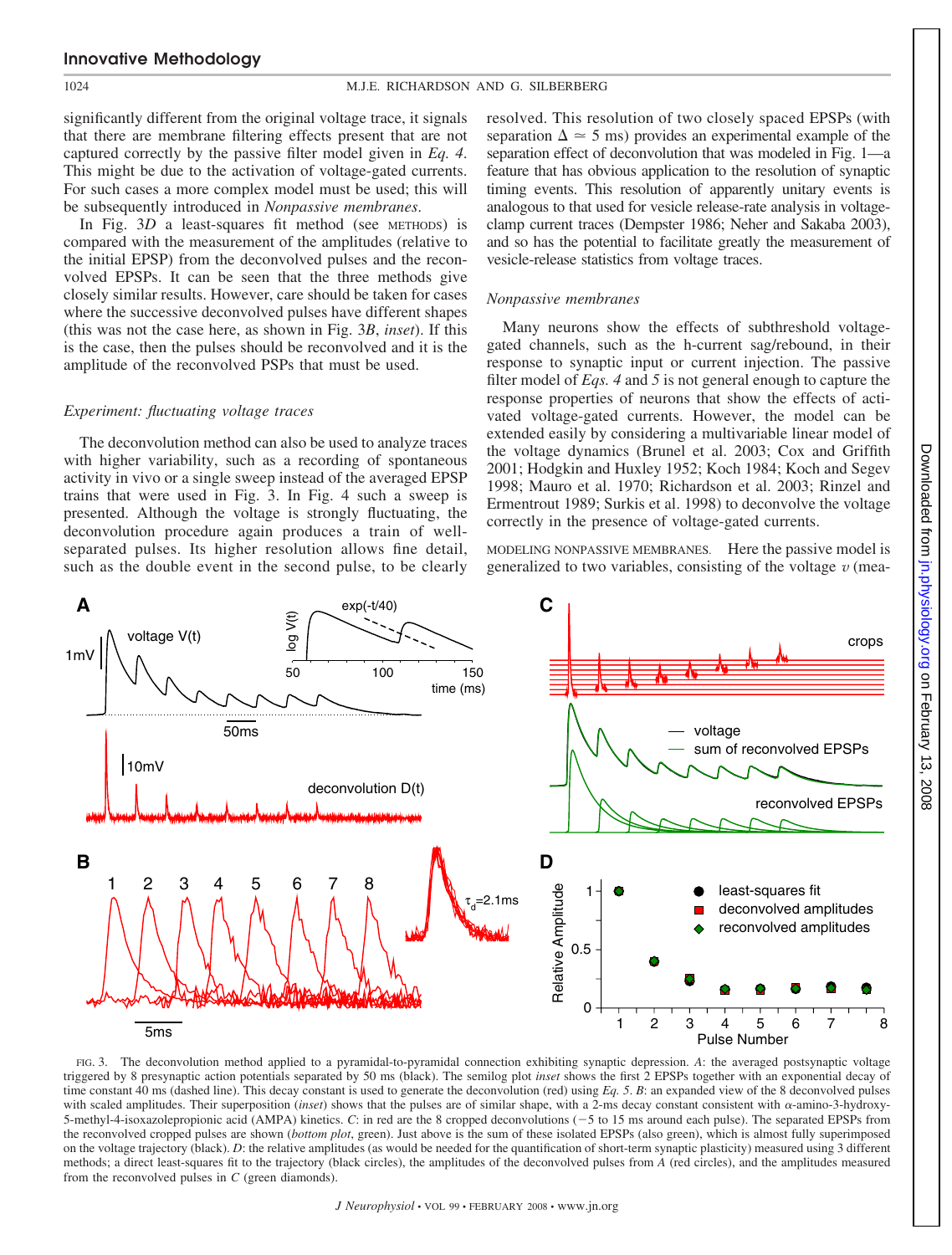sured from the baseline  $v = V - E_m$ ) and a second variable *w*. This variable affects the voltage with a strength  $\gamma$ , proportional to the excess current flowing through the voltage-gated channels, and itself follows the voltage with a time constant  $\tau_w$ . The two equations describing the voltage *v* and membrane-current variable *w* can be written

$$
\tau_v \frac{dv}{dt} = -v - \gamma w + D \tag{10}
$$

$$
\tau_w \frac{\mathrm{d}w}{\mathrm{d}t} = v - w \tag{11}
$$

where  $D(t)$  would again be proportional to the synaptic drive for a compact cell. The voltage-gated current variable *w* is hidden from direct experimental view; its behavior, governed by  $\gamma$  and  $\tau_w$ , is inferred from the effect it has on the voltage. Its explicit appearance in the two equations can be made implicit by integrating *Eq. 11* between 0 and *t* [with the assumption that the neuron is at its resting voltage  $v(0) = w(0) = 0$  at  $t = 0$ ] to yield *w* in terms of *v* as

$$
w(t) = \int_0^t \frac{\mathrm{d}s}{\tau_w} e^{-(t-s)/\tau_w} v(s) \tag{12}
$$

which can then be inserted into *Eq. 10* to yield an equation for the voltage only. It is straightforward to rearrange this to give the deconvolved voltage *D*(*t*) (analogous to *Eqs. 5* and *6*) at time *t*



FIG. 4. The deconvolution of an unaveraged voltage sweep. *A*: a single voltage sweep chosen from the data set that yielded the averaged voltage trace in Fig. 3*A*. *B*: its deconvolution using  $\tau = 40$  ms. The pulses are now well separated with the second PSP clearly resolved into 2 closely spaced events. The *inset* compares an expanded view of the deconvolution of this double event with the deconvolution of the mean trace of Fig. 3*A*.

THE VOLTAGE-DECONVOLUTION METHOD 1025

$$
D = \tau_v \frac{dv}{dt} + v + \gamma \int_0^t \frac{ds}{\tau_w} e^{-(t-s)/\tau_w} v(s) \qquad (13)
$$

This is the two-variable extension of the passive deconvolution. The first two terms on the right-hand side of this equation are identical to the passive form  $(Eq. 5)$  with time constant  $\tau_{v}$ , but the equation also comprises an additional term that accounts for the activation of the voltage-gated currents.

To perform a passive, one-variable deconvolution the only free parameter to be extracted from experiment is the membrane filter constant  $\tau$ . However, *Eq. 13* requires three parameters:  $\tau_{v}$ ,  $\tau_{w}$ , and  $\gamma$ . The variational approach coupled with a flatness criterion, as illustrated in Fig. 2 for passive cells, can be used to obtain these unknown quantities. The method is as follows: *1*) an initial set of parameters  $\tau_{\nu}$ ,  $\tau_{\nu}$ , and  $\gamma$  is used to deconvolve the voltage trace using *Eq. 13*; *2*) the flatness of the trace is then examined away from the underlying pulses (the pulses are cut using some appropriately sized window around the identified onsets); *3*) this is repeated over a range of each of  $\tau_{v}$ ,  $\tau_{w}$ , and  $\gamma$  until the flattest trace is found; and *4*) the crop and reconvolution stages are then carried out in the same way as was shown in Fig. 3, except that for the reconvolution it is the integration of *Eqs. 10* and *11* that is required.

It can be noted that, as a by-product of this procedure, the method provides all the parameters required to generate reduced models that treat active membranes in the linear approximation.

EXPERIMENT: NONPASSIVE MEMBRANES. In Fig. 5 two examples are given [trains of EPSPs and inhibitory postsynaptic potentials (IPSPs)] of the two-variable deconvolution method applied to cells with sag/rebound responses characteristic of the h-current (Silberberg and Markram 2007).

For Fig. 5, *A*–*C*, the case of an EPSP train, the deconvolved pulses have a decay constant of 2 ms, consistent with AMPA kinetics. Thus despite the very different membrane response, the two-variable deconvolution yields an underlying pulse that is very similar to that seen for the deconvolution of the cell with a passive voltage response in Fig. 3.

For the IPSP train in Fig. 5, *D*–*F* the deconvolved pulses show a 10-ms decay constant, consistent with  $GABA_A$  kinetics. Although the summation of the reconvolutions agrees well with the original voltage trace, the deconvolved pulses are at the limit of what can be considered separated. This is because the  $GABA_A$ decay constant is of an order similar to that of the pulse separation of 50 ms. A shorter separation would give rise to the effect demonstrated in Fig. 1, *B* and *C* for  $\Delta$  <15 ms (that model was of an excitatory connection with AMPA-like kinetics) for which subsequent deconvolved pulses are affected by the decay of those preceding.

Before concluding this section, it should be noted that the two-variable method easily generalizes to more complex membrane responses that require three or more additional *w* variables. Such dynamics can be accounted for by adding extra interaction terms

$$
\tau_v \frac{\mathrm{d}v}{\mathrm{d}t} = -v - \sum_n \gamma_n w_n + D \qquad (14)
$$

with *n* equations for  $w_n$  of the form of *Eq. 11*. In this way a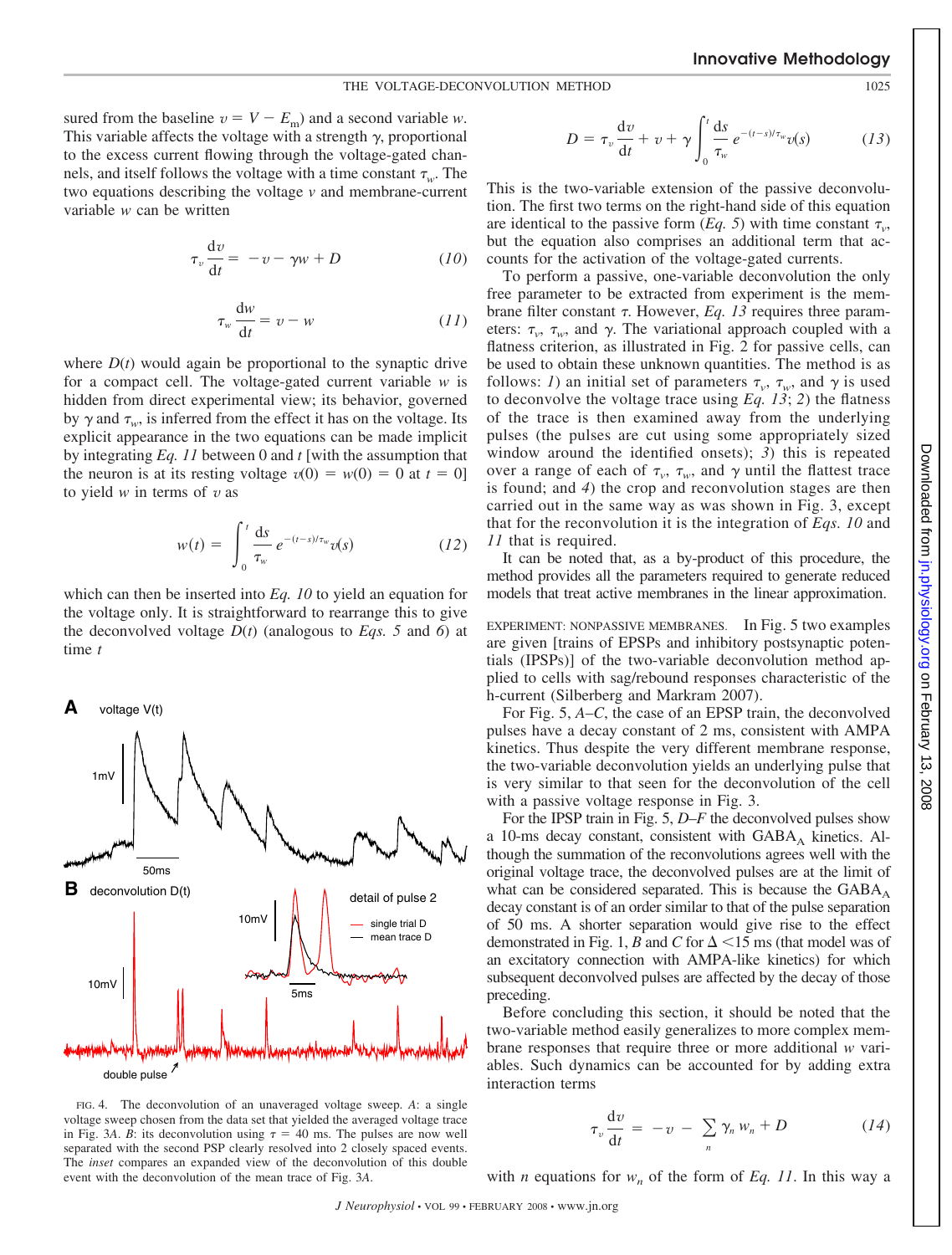broad range of dynamics can be handled—equations of the linear form (*Eq. 14*) have already been used to model the effects of: sodium and potassium spike-generating currents near threshold (Hodgkin and Huxley 1952); calcium-activated potassium adaptation currents (Fuhrmann et al. 2002); and persistent-sodium and slow-potassium currents (Richardson et al. 2003). Finally, it should be noted that the parameters  $\tau_v$ ,  $\gamma$ , and so forth, which were found by a variational method here, have a clear biophysical interpretation and can be systematically related to the underlying conductance-based model of the neuron (Koch 1984).

#### DISCUSSION

A deconvolution technique was demonstrated that defilters voltage traces to leave a signal with higher temporal detail from which EPSPs may be readily extracted and their amplitudes measured. The generality of the method was established through a variety of experimental examples, including both AMPA and  $GABA_A$  synapses and neurons with passive and nonpassive membranes.

As a final part of the analysis, two aspects of the method will be examined in more detail. First, the scope of the linearity assumption, which is shared by any technique that measures PSP amplitudes from intracellular voltage traces, will be assessed. Second, the similarity between the deconvolved voltage waveform and voltage-clamp current measurements will be investigated using cable theory and further experiments.

# *Strongly nonlinear voltage-gated currents*

The deconvolution–reconvolution method requires that the filter properties remain constant throughout the recording, i.e., that  $\tau$  for the passive case in *Eq.* 5 or  $\tau_v$ ,  $\gamma$ , and  $\tau_w$  for the two-variable case in *Eq. 13* do not change their values during the measurement process. Two cases of neurons showing the effects of voltage-gated currents were treated in Fig. 5 and from the checksum in Fig. 5, *C* and *F* it can be seen that the membrane response properties do remain constant over the period of the experiment, despite the fact that the connections were strong ones. However, it is possible that for considerably stronger activation or for different classes of voltage-gated currents with sharper activation curves, the linear approximation (Hodgkin and Huxley 1952; Koch 1984) underlying the two-variable deconvolution would not be as valid. Such nonlinearities would temporarily disrupt any method that attempts to measure synaptic amplitudes from the intracellular voltage. Deconvolution methods can be augmented to deal with nonlinearities, for example the nonlinear delayed glutamate clearance at the calyx of Held (Neher and Sakaba 2001), but



FIG. 5. Deconvolution for nonpassive voltage responses. *A*–*C*: pyramidal-to-pyramidal EPSPs. *D*–*F*: Martinotti-cell-to-pyramidal inhibitory postsynaptic potentials (IPSPs). *A*: averaged 8-pulse EPSP train, each separated by 50 ms, followed 550 ms later by a final EPSP. This connection exhibits a late below-baseline sag, typical of the h-current. *B*: a 2-variable deconvolution (*Eq. 13* with  $\tau_v = 36$  ms,  $\gamma = 0.8$ , and  $\tau_w = 150$  ms) removes the effects of the nonpassive membrane filtering to produce a set of well-separated pulses. The deconvolution parameters were found by applying a flatness criterion to the whole trajectory, with the exception of a window 4 ms before and 21 ms after each pulse. The *inset* shows the underlying average pulse has a 2-ms decay constant, consistent with AMPA kinetics. *C*: the crop and reconvolution procedure, using the same window described earlier, yields the isolated EPSPs (*bottom set* of green curves) from which the amplitudes may be measured (*inset*). The superimposed top pair of curves compares the sum of the isolated EPSPs (green) with the original *voltage trace* (black), showing good agreement. *D*: averaged voltage response of the pyramidal cell due to similar presynaptic stimulation of a Martinotti interneuron. An h-current response is seen in the IPSP tail. *E*: the deconvolution, using  $\tau_v = 74$  ms,  $\gamma = 1.6$ , and  $\tau_w = 72$  ms (this cell is different from that in *A*–*C*) with the flatness criterion applied to the whole trajectory, with the exception of a window 4 ms before and 41 ms after each pulse. The *inset* shows underlying pulses with a 10-ms decay constant, consistent with  $\gamma$ -aminobutyric acid type A kinetics.  $F$ : the superposition of the summed isolated IPSPs again agrees well with the original voltage trace.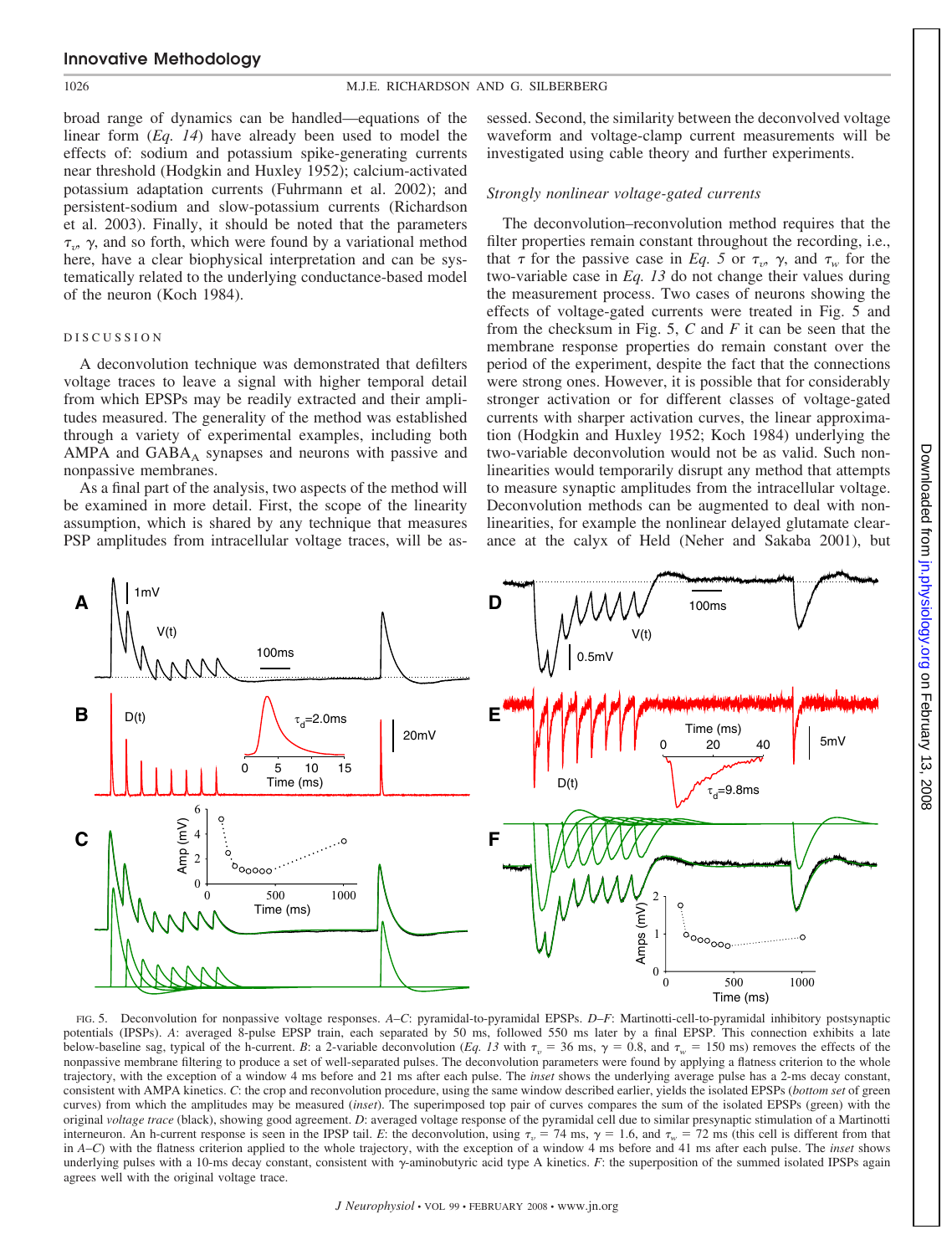nonlinear effects are considerably richer in their dynamics and must be dealt with on a case-by-case basis (i.e., requiring knowledge of the voltage dependence of the filter constant, as was seen in Supplemental Fig. 2 of Chadderton et al. 2004). In any such case, the linear deconvolution method presented here can be used to identify when such nonlinear effects are significant via the checksum procedure illustrated in Figs. 3*C* and 5, *C* and *F*.

## *Synaptic reversal potential nonlinearities*

Synaptic current is voltage dependent and thus PSP amplitudes depend on the voltage at the location of the synapse. Because preceding PSPs bring the voltage closer to the synaptic reversal potential, this will reduce the current flowing through subsequent channel openings at the same synapse. It was recently noted (Banitt et al. 2005) that this can lead to a type of synaptic depression. For excitatory connections this effect is weak due to the large difference between the rest and AMPA synapse reversal potential (see Banitt et al. 2005, in which the extended shape of the neuron is accounted for; an example of an excitatory synapse is given in which this effect is estimated at 5%). However, for very strong EPSPs, and particularly IPSPs, the relation between the measured voltage amplitude and conductance amplitude will be nonlinear, and any method that extracts synaptic amplitudes from the somatic voltage traces will suffer from this problem. For neurons that are noncompact some estimation of the voltage at the synapse itself must be used to probe the synaptic waveform. This unavoidably requires the use of more sophisticated and involved methods such as the voltage-jump method introduced by Häusser and Roth (1997), simulations of multicompartment reconstructions of cells (Banitt et al. 2005), defiltering of voltage-clamp recordings for synapses with a measurable *N*methyl-D-aspartate (NMDA) component (Kleppe and Robinson 1999), or, as has been proposed on theoretical grounds, a combination of multisite recordings (Cox 2004). Nevertheless, in two experimental comparisons (subsequently shown in Fig. 7) of amplitudes measured in voltage-clamp and currentclamp modes no synaptic nonlinearities are seen, suggesting that, at least for EPSPs, this effect is not significant.

#### *Deconvolution and voltage-clamp current*

The deconvolved waveforms, in which the AMPA or  $GABA_A$  receptor kinetics can be seen in the pulse decays, show a striking similarity to the current measured in voltageclamp mode. This similarity will now be examined through modeling and experiment, with the mathematics underlying the modeling to be found in the APPENDIX.

MODEL NEURON WITH TWO DENDRITES. A basic model is first considered with a soma of surface area  $A_s$  and two passive dendrites with space constant  $\lambda$  and radius *a* (see Fig. 6*A* and the APPENDIX for further details). One dendrite receives an instantaneous charge injection at time  $t = 0$  either proximally  $\lambda = 0.1$ , or distally  $\lambda = 0.5$ . An example of the spatial voltage distribution is given for the current-clamp and voltage-clamp modes in Fig. 6*B* at three different times and for a case for which  $A_s = A_d$ , where  $A_d$  is an electrotonic length constant's worth of dendritic surface area. Cable theory (Tuckwell 1988) states that current flowing into the soma is proportional to the

dendritic voltage gradient near the soma. The spatial voltage distributions for the current-clamp and voltage-clamp cases are different, and so the currents flowing from the activated dendrite into the soma are not the same.

*Sharpness of the filtering.* The synapse was modeled as being fast (delta-pulse) and so the spread of the deconvolution and voltage-clamp current waveforms at the soma directly give the filter shape. For voltage clamp, the current at the soma is independent of the somatic area; this is plotted in black for the distal and proximal synapses in Fig. 6*C*. The deconvolved somatic voltages (plotted with the sign inverted) are shown for proximal and distal synapses in the same panels for different ratios  $\rho = A_d/A_s$  of the dendritic to somatic areas. In all cases the deconvolution waveform is sharper than that of the voltageclamp current. This is particularly clear for distal synapses on a neuron with a relatively small soma (dot-dashed red line, Fig. 6*C*, *right*): for the case of a distal synapse on a dendrite of length  $L = 0.5\lambda$  it can be shown that the voltage-clamp filter time constant is fourfold longer than that of the deconvolution filter (see the APPENDIX).

*Large somata.* If the synaptic area of the soma is large then the input resistance will be dominated by the somatic resistance. In this limit the soma does not significantly depolarize, and thus the deconvolution waveform (*Eq. 6*) is identical to the voltage-clamp current waveform. This effect can be seen in Fig. 6*C* when the model neuron has a dendritic–somatic area ratio of 0.25.

*Proximal and distal synapses.* When the synapse is close to the soma, the somatic voltage initially charges up but then, after a certain time (see APPENDIX), this charging becomes inferior to the current lost due to charge dissipation along the dendrite (see also Roth and Häusser 2001). At this point, the deconvolution filter changes sign, resulting in a weak overshoot, as is just visible in Fig. 6*C* (*left*, dot-dashed red line). This effect becomes increasingly negligible as the synapse becomes more distal. It should be further noted that both the voltage-deconvolution and voltage-clamp filters have shapes dependent on the synapse location.

In summary, voltage-clamp measures the current flowing into the soma when the somatic voltage is clamped, whereas deconvolution measures the net current into the soma when the neuron is in its natural current-clamp state, i.e., the difference between the magnitudes of the currents flowing into and out of the soma (see APPENDIX). For large somata, the soma does not depolarize significantly and so the deconvolution and voltageclamp current waveforms become identical. In all cases the deconvolved waveform is sharper than the voltage-clamp current. These results are derived mathematically in the APPENDIX.

MULTICOMPARTMENTAL PYRAMIDAL-CELL MODEL. Results from the analyses of the simplified model also hold for a model with a more realistic dendritic structure: a layer 5 pyramidal-cell reconstruction (see Fig. 6*D*). A passive membrane has been chosen so that the spatial effects may be the focus of concentration. Synapses with identical time constants and peak conductances (see METHODS) were placed at various positions on the dendrites and the corresponding somatic EPSPs and excitatory postsynaptic currents recorded (see Fig. 6*E*), with synapse 1 the most proximal and 6 the most distal. In Fig. 6*F* the waveforms (normalized to the same peak) of the deconvolved voltage (red), voltage-clamp current (black), and synaptic cur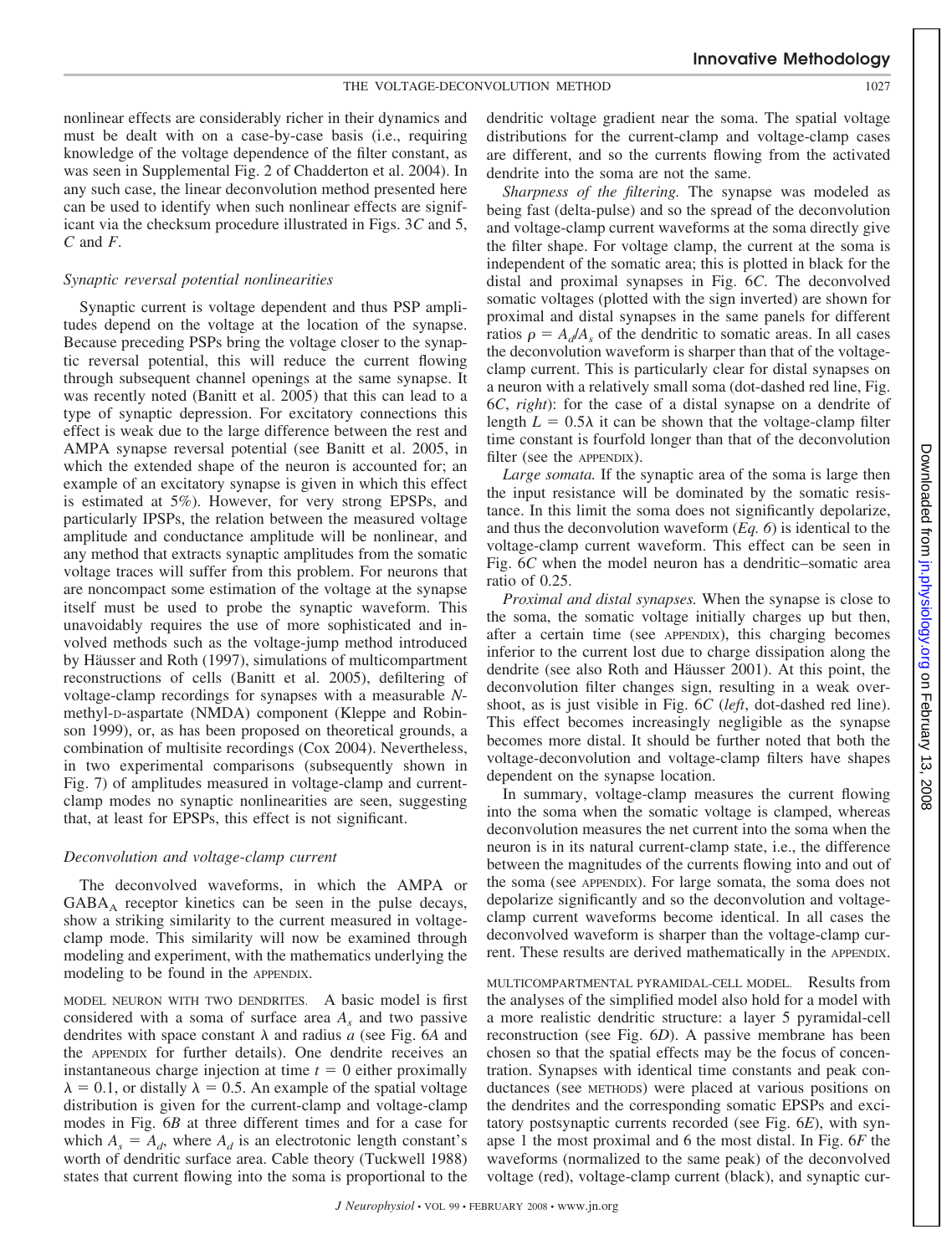rent (green) are compared for each of these contacts. For synapse 1, the most proximal, it is seen that the voltage-clamp current gives a good account of the synaptic current, whereas the deconvolution (plotted upside-down) has a weak overshoot (this is due to the change of sign in the tail of the filter discussed earlier). As the synapse is placed more distally, the overshoot becomes less significant and the deconvolution is seen to give a sharper picture of the synaptic current than the voltage-clamp current.

EXPERIMENTAL COMPARISON. Figure 7 shows the waveforms and amplitudes measured from voltage-clamp current and voltage deconvolution for two connections: a pyramidal-to-pyramidal connection, for which the postsynaptic cell is not electrotonically compact; and a pyramidal-to-basket cell connection, for which the postsynaptic cell is electronically more compact.

In reference to the synaptic nonlinearities discussed previously, it can be noted that for both connections the relative amplitudes measured from the two methods are seen to be in good agreement (Fig. 7, *D* and *I*) with no discernible effect of the synaptic reversal potential. For the pyramidal-to-pyramidal cell the weak systematic trend (the initial larger amplitudes are stronger for deconvolution than for voltage-clamp current) is actually the reverse of what would be expected for synaptic nonlinearities, and could potentially be due to a weak drift in parameters such as synaptic efficacy or ionic concentrations during the course of the experiment.

Figure 7*E* shows details of the pulse shape for the two methods (the deconvolution is again plotted upside-down for comparison) with the deconvolved waveform considerably sharper than the voltage-clamp current. This is what was predicted by the models in Fig. 6 for this class of electronically extended cell, for which a perfect space clamp is not possible.

In the pyramidal-to-basket cell connection the current-clamp voltage (Fig. 7*F*) comprises EPSPs with two decay components at 6.8 and 60 ms, the latter of which is not seen in response to somatic step-current injection for this interneuron class (Silberberg et al. 2004) but is present in the voltageclamp current (Fig. 7*G*). Thus it is the faster 6.8-ms component that arises from the membrane filtering and is used for the deconvolution plotted in Fig. 7*H*. The shapes of the waveforms are compared in Fig. 7*J* (normalized to have the same peak outward current and aligned at the point of initiation). The component with the 60-ms time constant is stronger in the deconvolved waveform than that in the voltage-clamp current. Because in voltage-clamp mode the depolarization at the synapse is suppressed as compared with the natural state (currentclamp mode) of the neuron, this relative decrease in the strength of the longer component is consistent with its being depolarization activated and potentially an NMDA component to the synaptic current, although other mechanisms are not ruled out.

In summary, although the voltage-deconvolution and voltage-clamp current waveforms give rather close results for PSP



FIG. 6. Modeling the dendritic filtering for voltage-clamp current and voltage deconvolution. *A*: a simple model neuron with 2 dendrites, labeled *a* and *b*, each of length 0.5 space constants  $\lambda$ . The effects of instantaneous charge injection, either proximal 0.1 $\lambda$  or distal 0.5 $\lambda$  to the soma are considered for different ratios of the effective dendritic area to somatic area  $\rho = A_d/A_s$ . *B*: the spatial voltage distribution for current-clamp and voltage-clamp modes for a proximal charge injection with  $\rho = 1$  displayed at 3 different times. *C*: a comparison of the deconvolved somatic voltage (*Eq. 6* with the sign inverted) and the voltage-clamp current for proximal and distal charge injection. The shape of the responses measured at the soma provide the filter profiles for the 2 clamp modes and are clearly dependent on the synapse location for both modes. In all cases the deconvolution filter is sharper than the voltage-clamp current. For the proximal case with small soma ( $\rho = 4$ , red dot-dashed line), a very weak overshoot after about 0.5 ms can be seen. For larger somata ( $\rho = 0.25$ ) the deconvolved voltage (red solid line) and voltage-clamp current waveforms become identical. *D*: reconstructed layer 5 pyramidal cell with 6 synapses placed at various distances from the soma. *E*: somatic EPSPs for these synapses. *F*: normalized deconvolved EPSPs and voltage-clamp current waveforms. The response shows the same synaptic-position dependence as was demonstrated in the simplified model in *A*–*C*. For distal synapses the deconvolution waveform is sharper than the voltage-clamp current.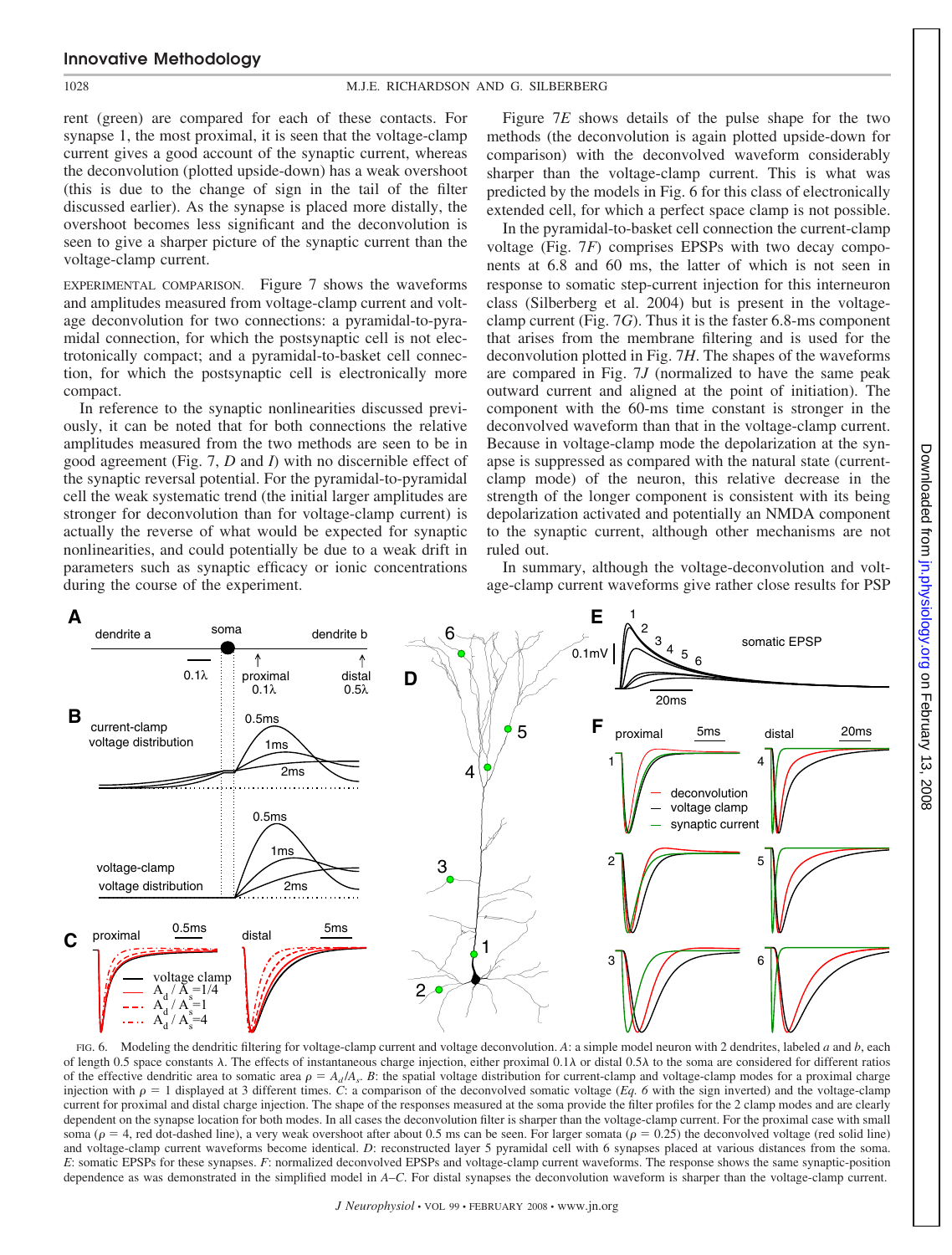# **Innovative Methodology**

#### THE VOLTAGE-DECONVOLUTION METHOD 1029



FIG. 7. Experimental comparison between voltage-clamp current and voltage deconvolution for 2 connections. *A*–*E*: pyramidal-to-pyramidal connection. *A*: averaged voltage measured in current-clamp mode showing EPSPs with decay constant 23 ms. *B*: averaged current measured in voltage-clamp mode. *C*: voltage deconvolution of the trace in *A*. *D*: comparison of the relative EPSP amplitudes (normalized by the average amplitude for each train) showing good agreement between the 2 methods. E: detail of the pulses: the deconvolved pulse (sign reversed) is considerably sharper, decaying with the AMPA kinetics of 1.9 ms, whereas the voltage-clamp current (decay 11 ms) shows the effect of the partial space clamp for this electrotonically noncompact cell class. *F*–*J*: pyramidal-to-basket-cell connection. *F*: in the averaged voltage trace the EPSPs are seen to consist of a fast rise with a 2-component decay of 6.8 and 60 ms. *G*: voltage-clamp current. *H*: deconvolution using the shorter decay time of 6.8 ms. *I*: relative amplitudes showing excellent agreement between these 2 methods for this compact cell. *J*: detail of the pulses. The initial component of the pulse waveforms are almost identical for the current and deconvolution. However, the longer decay component is much stronger in the deconvolution than the voltage-clamp current, consistent with its mechanism being depolarization activated (i.e., an *N*-methyl-D-aspartate component to the synapse or activation of a voltage-gated current).

amplitudes, there are a number of important differences. The voltage-clamp current has the advantage of being less corrupted by noise because the trace is not differentiated, and also gives an indication (depending on the quality of the space clamp) of the current flowing through the synapse. The deconvolved waveform has the advantage of being sharper, particularly for electronically extended neurons and, importantly, it is measured in current-clamp mode in which the neuron is in its natural state. This allows for the measurement of the normal activation of voltage-gated processes, such as the removal of the magnesium block of the NMDA channels, that are suppressed in voltage-clamp mode. In many studies of ongoing activity, in slices or in vivo, current-clamp mode is preferable due to a desire not to disrupt the firing pattern of the neuron being measured. For such cases, the voltage-deconvolution method described here provides a useful tool for the acquisition of data with high temporal detail.

# APPENDIX

#### *Cable theory analysis of voltage deconvolution*

The effect of dendritic filtering on voltage-clamp current and voltage deconvolution measurements will be illustrated through the analysis of a simple cable model neuron with two dendrites. This two-dendrite extension of the Rall model (Rall 1969, 1977) is necessary since a soma with a single dendrite misses the current lost from the soma to other dendrites. To ease the notation and to keep the analysis general, time will be measured in units of the passive time constant  $\tau$ , voltage will be measured from its resting value  $v = V E_{\text{m}}$ , and distance along the dendrite *x* (with  $x = 0$  at the soma) will be measured in units of the space constant  $\lambda$ . The voltage in a dendrite obeys

$$
\frac{\partial v}{\partial t} = -v + \frac{\partial^2 v}{\partial x^2} + \delta(x - y)\alpha(t) \tag{A1}
$$

where it is assumed that there is a current injection with waveform  $\alpha(t)$  at a position  $x = y$  (in dendrite *a* only). A synapse is of course better modeled as a conductance change. However, it is considered that the conductance is sufficiently small such that the voltage dependence of the synaptic drive can be safely neglected (Richardson and Gerstner 2005b). This was shown to be a good approximation in the experiment for EPSPs in Fig. 7.

The soma is modeled as an isopotential compartment of area *As*, with the same passive membrane properties as the dendrites

$$
\frac{dv_s}{dt} = -v_s + \rho \frac{\partial v_a}{\partial x_a}\bigg|_{x_a=0} + \rho \frac{\partial v_b}{\partial x_b}\bigg|_{x_b=0}
$$
 (A2)

where the ratio  $\rho = A_d/A_s$  (where  $A_d$  is the surface area of a space constant's worth of dendrite) measures the relative effective sizes of the dendritic and somatic compartments.

The dynamics of the system are therefore governed by three equations: two of the *Eq.* A*1* type, for each dendrite  $v_a$ ,  $v_b$  (with no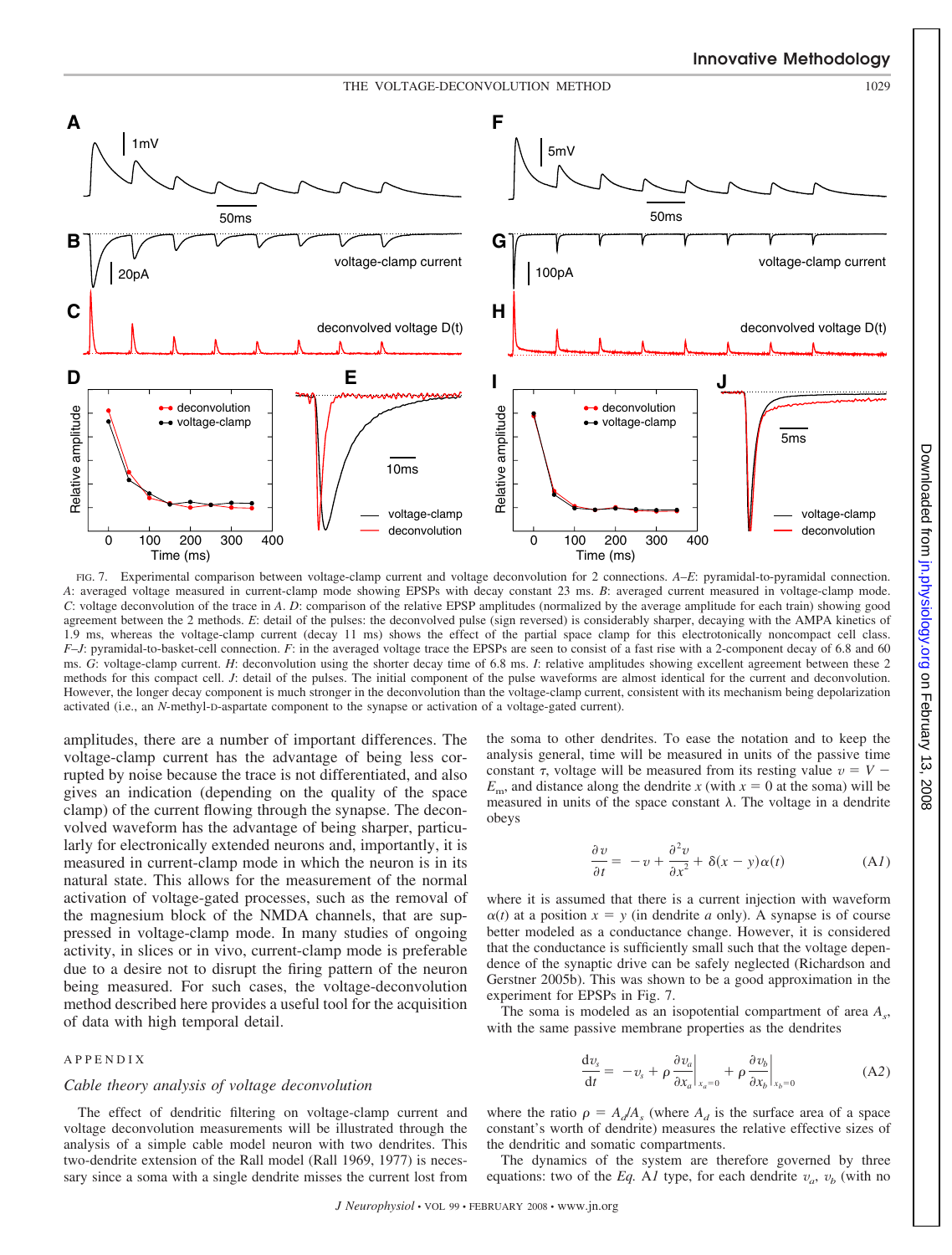# **Innovative Methodology**

#### 1030 M.J.E. RICHARDSON AND G. SILBERBERG

synapse on dendrite *a* and one synapse on dendrite *b*); and one of the *Eq.* A*2* type for the somatic voltage (see Fig. 6*A*). These are supplemented by the matching condition that at  $x_{a,b} = 0$ , then  $v_a = v_b = v_s$ .

DECONVOLUTION. *Equation* A*2* shows that the somatic voltage deconvolution is proportional to the net current flowing into the soma

$$
D(t) = \rho \left. \frac{\partial v_a}{\partial x_a} \right|_{x_a=0} + \rho \left. \frac{\partial v_b}{\partial x_b} \right|_{x_b=0}
$$
 (A3)

which for the two-dendrite case here is equivalent to the difference between the magnitudes of current flowing into the soma from the activated dendrite *b* and out of the soma to the inactivated dendrite *a*.

VOLTAGE-CLAMP CURRENT. In voltage-clamp mode the somatic voltage is kept fixed at rest,  $v<sub>s</sub> = 0$ , by the injection of a current

$$
I_{\infty} = -\frac{1}{R_d} \frac{\partial v_b}{\partial x_b} \bigg|_{x_b = 0}^{v_s = 0}
$$
 (A4)

where  $R_d$  is the membrane resistance of one space-constant's worth of dendrite and where it should be noted that the voltage-clamp current is independent of the somatic area.

Two limits will now be considered: that of large somata for which  $\rho \rightarrow 0$  and small somata for which  $\rho \rightarrow \infty$ .

A LARGE SOMA. In this case the voltage solutions for the deconvolved voltage can be expanded perturbatively as a series in the small quantity  $\rho = A_d/A_s$ . For example, the somatic voltage is written

$$
v_s = v_{s0} + \rho v_{s1} + \rho^2 v_{s2} + \cdots \tag{A5}
$$

At zero order in  $\rho$ , *Eq.* A2 gives immediately that  $v_{s0} = 0$ . Electrophysiologically, this means that the soma is sufficiently large that it is not significantly depolarized by any current flowing from the dendrites. Because of this, no current flows from the soma to dendrite *a* and so  $v_{a0} = 0$ . To the next order in the approximation, it is seen that *Eq.* A*2* can be written

$$
\frac{\partial v_{s1}}{\partial t} + v_{s1} = \frac{\partial v_{b0}}{\partial x_b}\bigg|_{x_b = 0} = \frac{\partial v_b}{\partial x_b}\bigg|_{x_b = 0}^{v_s = 0}
$$
 (A6)

The left-hand side of this equation is the deconvolved somatic voltage and the central term is the current flowing into the soma. However, because to zero order the somatic voltage remains constant, this current is equivalent to that flowing into the soma if it were clamped at  $v = 0$  (the term on the right-hand side of *Eq.* A*6*). This current is the inverse of the balance current that would be injected in a voltageclamp experiment, so it is seen that in the limit of a large somata the deconvolved voltage is directly proportional to the current recorded in current clamp.

A SMALL SOMA. In this limit,  $\rho = A_d/A_s \rightarrow \infty$ , the somatic *Eq.* A2 reduces to a gradient matching between the two dendrites. Physiologically, the somatic conductance and capacitance are so small that the current passes from dendrite *b* directly into dendrite *a* without attenuation. Thus the problem reduces to a single dendrite, for which the voltage is measured at  $v = 0$  (the putative soma), with a current injection at *y* described by *Eq.* A*1*. Clearly, this model is also applicable to voltage deconvolution on a long dendrite.

*General mathematical solution.* It will be useful in the following to calculate the response to an instantaneous charge injection, equivalent to replacing  $\alpha(t)$  with the Dirac delta function  $\delta(t)$  in *Eq.* A*1*. The solution of this equation on an infinite cable

$$
\mathcal{G}_0(x, t) = \Theta(t) \frac{e^{-t}}{\sqrt{4\pi t}} e^{-x^2/4t}
$$
 (A7)

can be used to construct the solutions on the finite cable of length 2*L*. In terms of this quantity, the deconvolution can be written as

 $\zeta$ 

$$
\sum_{k=-\infty}^{\infty} \left[ \frac{(y+2kL)^2}{4t^2} - \frac{1}{2t} \right] \mathcal{G}_0 \left( y + 2kL, t \right) = f_D \tag{A8}
$$

whereas the current flowing into the soma in voltage-clamp can be written

$$
\frac{\partial \mathcal{G}_w}{\partial x}\bigg|_{x=0}^{v=0} = \sum_{k=-\infty}^{\infty} (-1)^k \frac{(y+2kL)}{t} \mathcal{G}_0(y+2kL, t) = f_w \quad \text{(A9)}
$$

The notations  $f_D$ ,  $f_{vc}$  have been used because these quantities are the deconvolution and voltage-clamp dendritic filters of the current waveform  $\alpha(t)$  injected at *y*. Both these filters are functions of the synapse location. Thus

$$
D(t) = \int_0^t ds \alpha(t - s) f_D(s)
$$
 (A10)

$$
I_{vc} = -\frac{1}{R_d} \int_0^t ds \alpha(t-s) f_{vc}(s)
$$
 (A11)

These filters will now be examined for the cases of proximal and distal synapses.

*Proximal synapses.* A synapse at  $y \ll L$  is considered. The filters (*Eqs.* A*8* and A*9*) can be expanded, the first-order terms can be kept to give a reasonable approximation for  $t \ll 1$ ,  $t \ll L^2$ 

$$
f_D(t) \approx \left(\frac{y^2}{4t^2} - \frac{1}{2t}\right) \frac{e^{-y^2/4t}}{\sqrt{4\pi t}}
$$
 (A12)

$$
f_w(t) \approx \frac{y}{t} \frac{e^{-y^2/4t}}{\sqrt{4\pi t}} \tag{A13}
$$

The deconvolution filter  $f_D$  peaks at  $t \approx 0.09y^2$ , decays from this peak as  $t^{-5/2}$  exp( $-y^2/4t$ ), changes sign at  $t \approx y^2/2$  (at this point the rate at which the current is lost through dissipation along the dendrite becomes greater than the rate the soma charges up—this effect would also be seen in a single dendrite), and reaches a minimum at  $t \approx$ 0.91*y*<sup>2</sup>. The voltage-clamp filter  $f_{yc}$  peaks at  $t \approx 0.17y^2$  and decays from this peak as  $t^{-3/2}$  exp( $-y^2/4t$ ): it does not change sign because the current flows only into the soma. Thus the deconvolution filter peaks earlier and is sharper than the voltage-clamp filter—it gives a sharper picture of the synaptic current  $\alpha(t)$ .

*Distal synapses.* A distal synapse at  $y = L$  is now considered. The filters (*Eqs.* A*8* and A*9*) are best considered in their Fourier series representations. To leading order in the late time expansion, it is seen that

$$
f_D(t) \approx \frac{1}{L} \left(\frac{\pi}{L}\right)^2 \exp\left\{-t \left[1 + \left(\frac{\pi}{L}\right)^2\right]\right\} \tag{A14}
$$

$$
f_{vc}(t) \approx \frac{1}{L} \left( \frac{\pi}{L} \right) \exp \left\{ -t \left[ 1 + \left( \frac{\pi}{2L} \right)^2 \right] \right\} \tag{A15}
$$

It should be noted that for distal synapses  $f<sub>D</sub>$  is positive at late times. Furthermore, the time constant for the filter is shorter for  $f<sub>D</sub>$  than for  $f_{\nu c}$ ; thus the voltage deconvolution waveform is again sharper than the voltage-clamp current. This effect can be significant: for  $L = 0.5\lambda$  the deconvolution filter decays with a time constant of about  $\tau/40$ , whereas for voltage clamp it is approximately  $\tau/10$ .